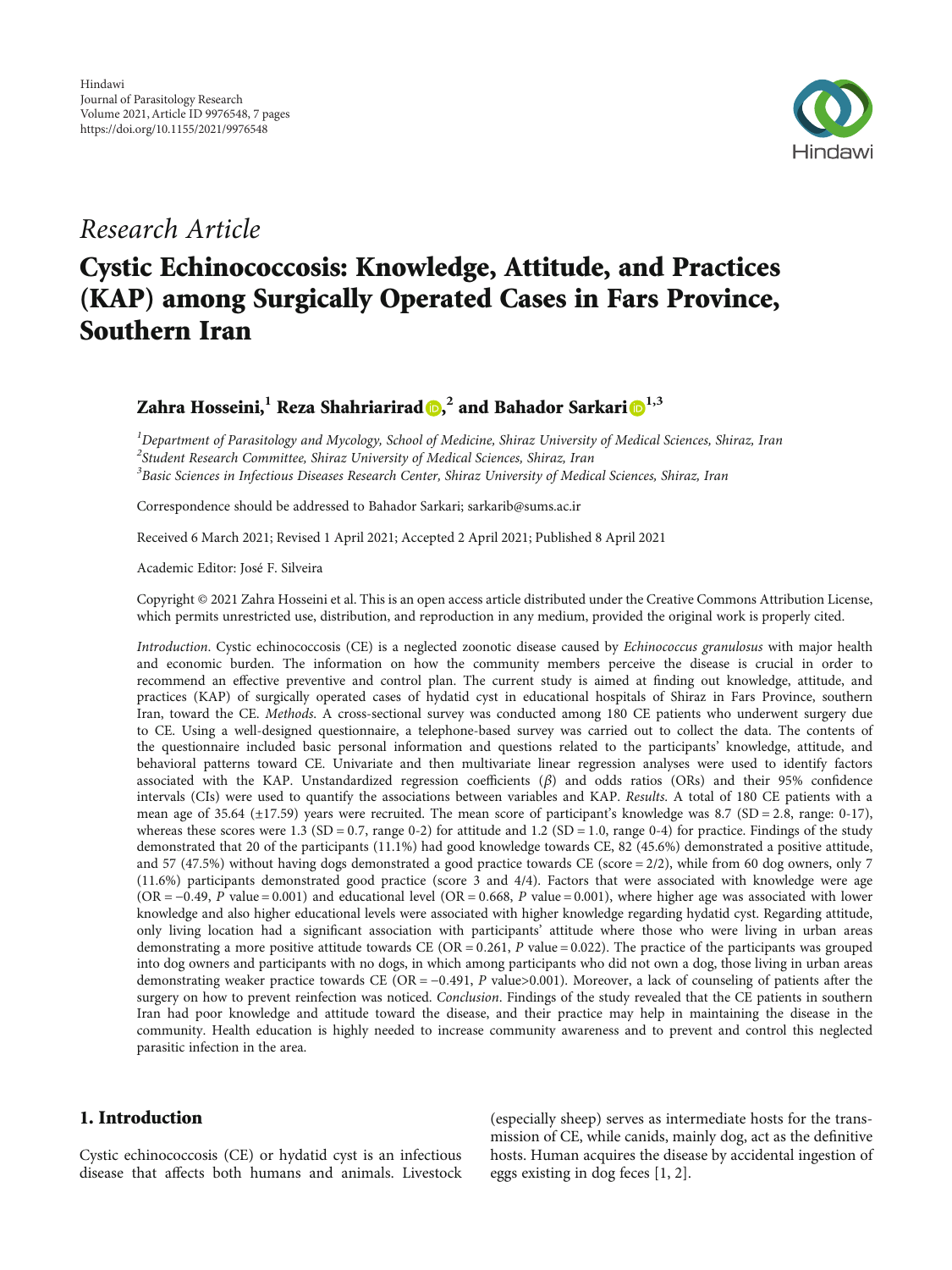CE is a major health and economic challenge in the Middle East countries, including Iran where about 1% of all hospital surgeries are accounted for this disease [[3](#page-5-0)–[5](#page-5-0)]. The overall seroprevalence of CE in Iran is reported to be 4.2% with the highest prevalence in the South area with 5.8% and the least in the central area with 2.2% prevalence rate [[6\]](#page-5-0). CE is one of the most important parasitic diseases in Fars Province in the south of Iran [[5, 7, 8](#page-5-0)]. Fars Province is the center of agriculture and animal husbandry in Iran, and one of the most important and populated tribal nomads (Qashqai) resides in this area. The province is endemic focus for several parasitic diseases including visceral and cutaneous leishmaniasis [\[9, 10](#page-5-0)]. In a study by Shahriarirad et al. in Fars Province, a total of 501 CE surgical cases were recorded during 15 years, corresponding to an average annual incidence of 33.4 and a surgical incidence rate of 0.74/100,000 population [\[5\]](#page-5-0).

To introduce and implement effective control measures, knowing the disease mode of transmission and its characteristics is crucial. According to the KAP theory, the controlling of the disease in the community is generally affected by people's knowledge, attitude, and practices (KAP) concerning the disease [\[11, 12](#page-5-0)]. Public education is considered as one of the most important measures that can help control the CE, as has been the case in other diseases [\[13\]](#page-5-0). Hence, with CE prevention and control programs being a necessity, a well-enough knowledge of the disease accompanied by community cooperation can play a significant role in the success of these programs. The current study is aimed at determining the level of knowledge, attitude, and practices of patients who underwent surgery for hydatid cyst in Fars Province, southern Iran, about the risk factors for hydatid cyst.

#### 2. Materials and Methods

2.1. Study Design and Participants. In this cross-sectional study, a list of hospitalized CE patients during a period of 6 years (2014–2020) was obtained at the main university-affiliated and referral hospitals in Shiraz, capital of Fars Province. Sample size estimation was done by the Med-Calc statistical software with an error of 5% and a power of 90%. The recruitment method was voluntary participation, and individuals unwilling to participate were excluded from the study. Also, subjects were assured that the results would be reviewed as a group and that the confidentiality of their responses would be preserved.

Only cases with a final diagnosis of any type of CE at hospital discharge which were recorded with a unique disease code (based on the ICD-9 and ICD-10: International Classification of Diseases; 122.9 and 122.8 for ICD9; B67.8, K77.0, B67.9, and J99.8 for ICD10) were included in the data analysis. The data collection tool in this study consisted of a standard and research designed questionnaire, in which each patient was contacted by telephone call and was asked a series of questions by the interviewer.

2.2. Ethical Consideration. The study was approved by the Ethics Committee of Shiraz University of Medical Sciences

(Ref. No. IR.sums.med.rec.1399.419). Participants who verbally consented to be included in our study were enrolled.

2.3. Data Collection. Data collection was done through a researcher-developed questionnaire in which consisted of the following sections:

- (1) Demographic variables including gender, age, province of residence, educational level, and occupation along with other factors regarding the patient's history of CE
- (2) Knowledge, attitude, and practice questions, which consisted of 18 questions assessing the participants' KAP towards CE
- (3) Seven additional questions including "Do you keep dogs in your area?" "Do you own livestock? (cattle, cow, sheep)" "Have you ever seen a hydatid cyst in an animal's liver, lungs, or abdomen?" "Did your doctor or nurse give you information about hydatid cysts?" "Has anyone in your family been infected with hydatid cyst" "How severe or fatal do you think this disease is?" "What is your source of information about hydatid cysts?"

A correct answer was assigned as one point while an incorrect answer received no points.

2.4. Data Analysis. All the statistical analyses were performed, using Microsoft Excel 2007 (Microsoft Corp., Redmond, USA) and statistical package for social sciences (SPSS Inc., Chicago, Illinois, USA, version 26.0). Univariate and then multivariate linear regression analyses were used to identify factors associated with participants' KAP. Unstandardized regression coefficients (*β*) and odds ratios (ORs) and their 95% confidence intervals (CIs) were used to quantify the associations between variables and KAP. The statistical significance level was set at *P* < 0*:*05.

#### 3. Results

A total of 180 CE patients were recruited in this study and contacted regarding their KAP towards CE. The mean age of the participants was  $35.64 \ (\pm 17.59)$  $35.64 \ (\pm 17.59)$  $35.64 \ (\pm 17.59)$ . Table 1 demonstrates the demographic features of the participants in our study.

The mean score of the participants' knowledge toward CE was 8.7 ( $\pm$  2.8, range: 0-17), the mean score of attitude was 1.3 ( $\pm$  0.7, range 0-2), and the mean score of practice was 1.2 ( $\pm$ 1.0, range 0 - 4) for dog owners and 1.4 ( $\pm$ 0.7, range 0-2) for participants who did not own dogs. Table [2](#page-3-0) shows the details of participants' KAP toward CE, based on the questions asked.

To further review and analyze the findings, the KAP of the participants were categorized into good, moderate, and weak. The knowledge score (ranging from 0-17) was grouped as score range of 0-5 as weak/low knowledge, 6–11 as moderate knowledge, and 12-17 as good knowledge towards CE. The findings demonstrated that 23 (12.8%) of the participants had low knowledge, while 137 (76.1%) had moderate knowledge, and 20 (11.1%) had good knowledge of CE.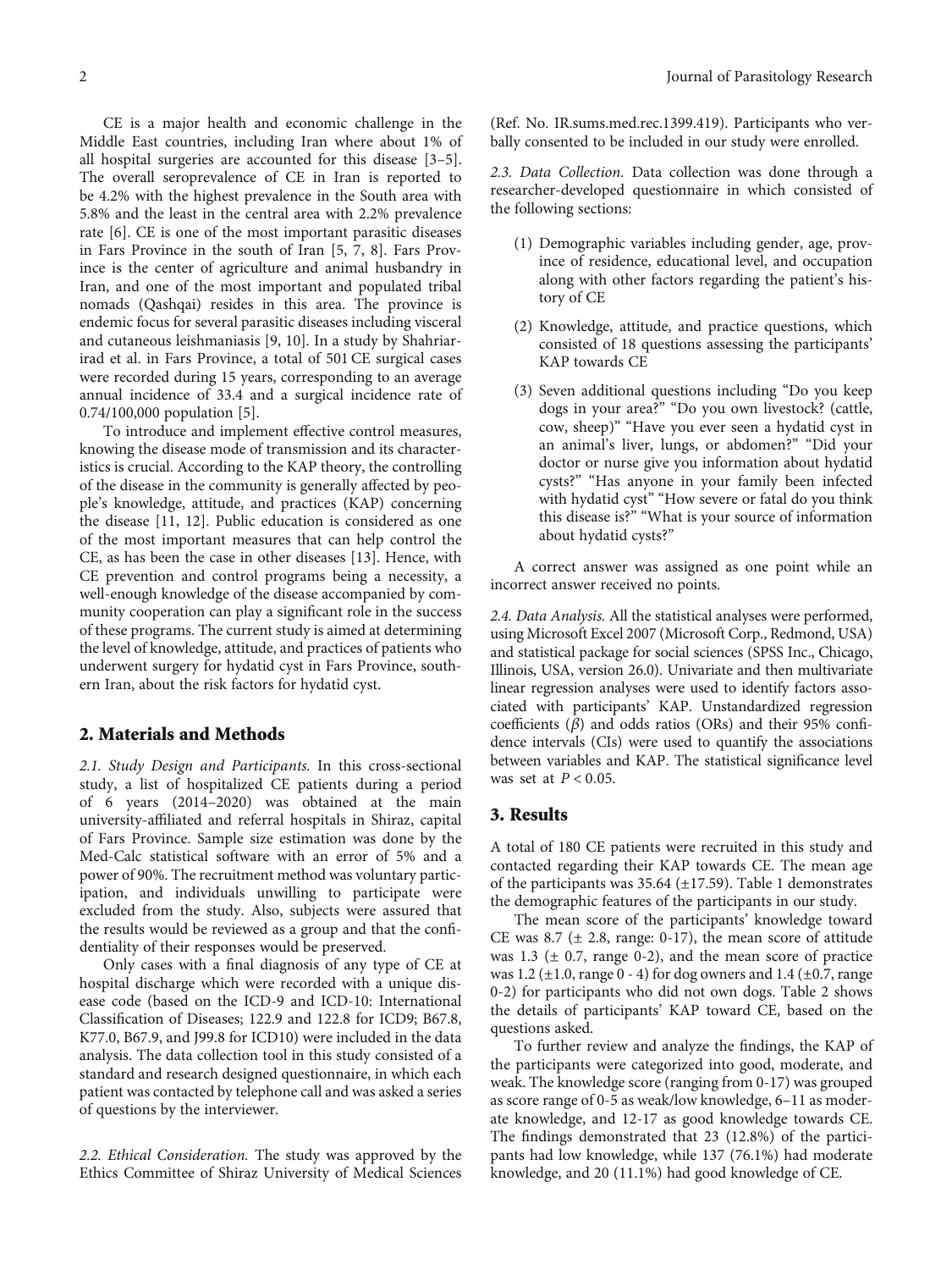<span id="page-2-0"></span>Table 1: Demographic features of participants in the study.

|                                        | Frequency      |            |  |
|----------------------------------------|----------------|------------|--|
| Variable                               | Number         | Percentage |  |
| Age group                              |                |            |  |
| $10 - 20$                              | 42             | 23.3       |  |
| $21 - 30$                              | 39             | 21.7       |  |
| $31 - 40$                              | 28             | 15.6       |  |
| $41 - 50$                              | 27             | 15         |  |
| 51-60                                  | 28             | 15.6       |  |
| > 60                                   | 16             | 8.9        |  |
| Gender                                 |                |            |  |
| Male                                   | 91             | 50.6       |  |
| Female                                 | 89             | 49.4       |  |
| Occupation                             |                |            |  |
| Unemployed                             | 102            | 56.7       |  |
| Self-employed                          | 43             | 23.9       |  |
| Freelance                              | 14             | 7.8        |  |
| Retired                                | 8              | 4.4        |  |
| Nongovernmental employee               | 7              | 3.9        |  |
| Student                                | $\overline{4}$ | 2.2        |  |
| Government employee                    | 2              | 1.1        |  |
| <b>Educational</b> level               |                |            |  |
| Illiterate                             | 17             | 9.4        |  |
| Reading and writing                    | 25             | 13.9       |  |
| Under high school diploma              | 78             | 43.3       |  |
| Diploma                                | 42             | 23.3       |  |
| University degree                      | 18             | 10         |  |
| Residence                              |                |            |  |
| Urban                                  | 88             | 48.9       |  |
| Rural                                  | 92             | 48.9       |  |
| Marital status                         |                |            |  |
| Single                                 | 72             | 40         |  |
| Married                                | 108            | 60         |  |
| Number of individuals in the household |                |            |  |
| $<$ 5                                  | 118            | 65.6       |  |
| $\geq 5$                               | 62             | 34.4       |  |
| Living location                        |                |            |  |
| Apartment                              | 21             | 11.7       |  |
| House/villa                            | 159            | 88.3       |  |
| Year of operation for CE               |                |            |  |
| 2020                                   | 51             | 28.3       |  |
| 2019                                   | 58             | 32.2       |  |
| 2018                                   | 35             | 19.4       |  |
| 2017                                   | 30             | 16.7       |  |
| 2016                                   | 5              | 2.8        |  |
| 2014                                   | 1              | 0.6        |  |
| Location of CE                         |                |            |  |
| Lung                                   | 118            | 65.6       |  |
| Liver                                  | 59             | 32.8       |  |
| Other locations                        | 3              | 1.7        |  |
|                                        |                |            |  |

Table 1: Continued.

| Variable     | Frequency |                   |  |  |
|--------------|-----------|-------------------|--|--|
|              |           | Number Percentage |  |  |
| Number of CE |           |                   |  |  |
| <b>One</b>   | 68        | 41                |  |  |
| Two          | 58        | 34.9              |  |  |
| More than 2  | 40        | 24.1              |  |  |

Attitude score ranged from 0 to 2. Based on the results of our study, 82 (45.6%) of the participants demonstrated a positive attitude towards CE, while 72 (40%) demonstrated moderate, and 26 (14.4%) demonstrated a negative attitude towards CE. Based on the participants' practice score, 57 (47.5%) of the participants without dogs demonstrated a good practice towards CE (score = 2/2), while 50 (41.7%) of them demonstrated moderate (score =  $1/2$ ) and 13 (10.8%) demonstrated a weak practice towards CE (score =  $0/2$ ). Regarding the 60 dog owners, only 7 (11.6%) demonstrated good practice (score 3 and 4/4), while 12 (20%) demonstrated moderate practice (score  $= 2/4$ ), and 41 (68.3%) demonstrated weak practice (score  $= 0$  and  $1/4$ ) towards CE.

To evaluate the effect of the variables of our study in the participants' KAP, multiple linear regression analysis was used, and the results are given in Table [3.](#page-4-0)

As demonstrated in Table [3](#page-4-0), factors that were associated with knowledge were age (OR = −0*:*49, *P* value = 0.001) and educational level (OR = 0*:*668, *P* value = 0.001), where higher age was associated with lower knowledge and also higher educational levels were associated with higher knowledge regarding hydatid cyst. Regarding attitude, only living location had a significant association, with participants living in urban areas demonstrating a more positive attitude towards CE (OR =  $0.261$ , *P* value = 0.022).

The participants were also asked a series of additional questions, which are reported in Table [4](#page-4-0). The sources of information for most of the participants have been social media and the internet. Moreover, a lack of counseling of patients after the surgery on how to prevent CE reinfection was noticed.

#### 4. Discussion

In the current study, the KAP of CE patients towards the disease was assessed. As our results show, knowledge, attitude, and practice of the CE patients were relatively low with only 11.1% of the participants demonstrating good knowledge, 45.6% demonstrating a positive attitude, and 11.6% of dog owners and 47.5% of participants with no dog demonstrating suitable practice towards CE.

Our results are similar to the findings of Abdulhameed et al., a study on surgical cases of CE in Iraq, which reported that 72% of the participants had not heard of CE and 57% did not know the mode of transmission of hydatid cysts, even after surgery for the disease [[14](#page-5-0)].

In a community based cross-sectional study by Dan Li et al. [[1\]](#page-5-0) in Xiahe County, in China, 65.9% of the participants have heard the name of CE. A study in Pakistan by Khan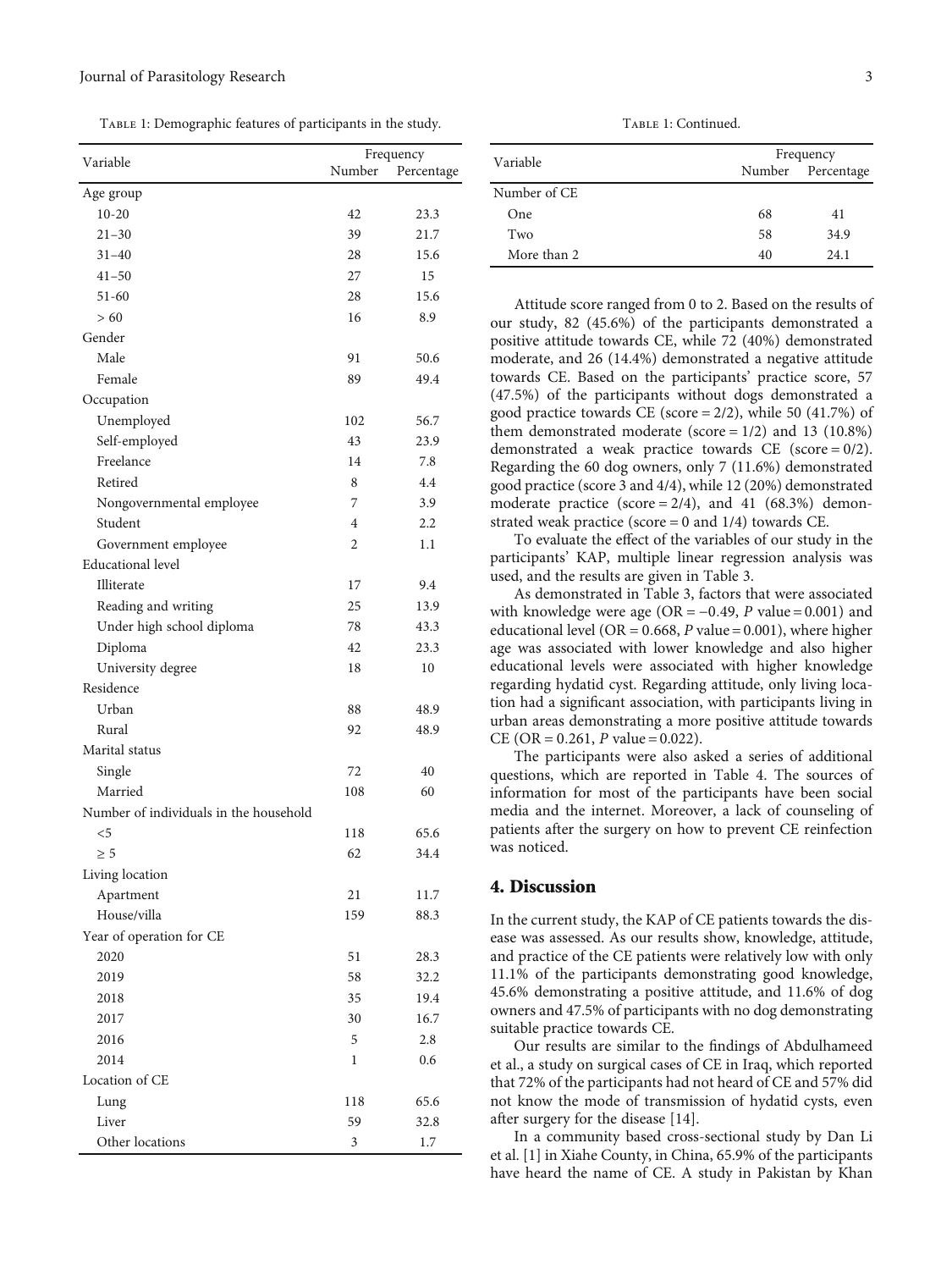<span id="page-3-0"></span>

| TABLE 2: Questionnaire items and responses regarding KAP among |  |  |  |
|----------------------------------------------------------------|--|--|--|
| participants with a history of hydatid cyst surgery.           |  |  |  |

| Question          | Answers                                                                                   | Number | Frequency<br>Percentage |
|-------------------|-------------------------------------------------------------------------------------------|--------|-------------------------|
| Knowledge         |                                                                                           |        |                         |
| infected with it? | (1) Have you had heard about hydatid cyst before you were                                 |        |                         |
|                   | $Yes^*$                                                                                   | 8      | 4.4                     |
|                   | No                                                                                        | 172    | 95.6                    |
|                   | (2) What are the symptoms of a hydatid cyst?                                              |        |                         |
|                   | Gastrointestinal symptoms*                                                                | 73     | 40.6                    |
|                   | Liver symptoms*                                                                           | 41     | 22.8                    |
|                   | Pulmonary symptoms*                                                                       | 104    | 57.8                    |
|                   | Cerebral symptoms*                                                                        | 9      | 5                       |
|                   | Do not know                                                                               | 43     | 23.9                    |
| hydatid cyst?     | (3) Do you know which animal is the source and reservoir of                               |        |                         |
|                   | $\text{Dog}^*$                                                                            | 131    | 72.8                    |
|                   | Cat                                                                                       | 15     | 8.3                     |
|                   | Sheep                                                                                     | 9      | 5                       |
|                   | Do not know                                                                               | 25     | 13.9                    |
| cyst?             | (4) Do you know how a person can get infected with hydatid                                |        |                         |
|                   | $Yes^*$                                                                                   | 122    | 67.8                    |
|                   | N <sub>0</sub>                                                                            | 58     | 32.2                    |
|                   | (5) Do you know what causes hydatid cyst disease?                                         |        |                         |
|                   | Parasite*                                                                                 | 127    | 70.6                    |
|                   | Microbe                                                                                   | 16     | 8.9                     |
|                   | Virus                                                                                     | 1      | 0.6                     |
|                   | Do not know                                                                               | 36     | 20                      |
|                   | (6) Do you know the route of transmission of hydatid cyst?<br>$Yes^*$                     |        |                         |
|                   |                                                                                           | 131    | 72.8                    |
|                   | N <sub>0</sub>                                                                            | 49     | 27.2                    |
|                   | (7) Do you know how to prevent hydatid cysts?<br>Yes*                                     | 125    | 69.4                    |
|                   | No                                                                                        | 55     | 30.6                    |
|                   | (8) Do you think this disease is heritable?                                               |        |                         |
|                   | Yes                                                                                       | 18     | 10                      |
|                   | $No*$                                                                                     | 162    | 90                      |
|                   | (9) To what extent do you think measures can be taken to<br>prevent the disease?*         |        |                         |
|                   | Very high*                                                                                | 93     | 51.7                    |
|                   | High*                                                                                     | 63     | 35                      |
|                   | Low                                                                                       | 21     | 11.7                    |
|                   | Very low                                                                                  | 3      | 1.7                     |
|                   | (10) Did you know that playing with dogs can put you at risk for<br>hydatid cyst disease? |        |                         |
|                   | $Yes^*$                                                                                   | 142    | 78.9                    |
|                   | No                                                                                        | 5      | 2.8                     |
|                   | Do not know                                                                               | 33     | 18.3                    |

|  | Тавье 2: Continued. |
|--|---------------------|
|  |                     |
|  |                     |
|  |                     |
|  |                     |

| Question     | Answers                                                                                                            | Number | Frequency<br>Percentage |  |
|--------------|--------------------------------------------------------------------------------------------------------------------|--------|-------------------------|--|
|              | (11) Is hydatid cyst transmitted to humans through eating the<br>meat or liver of animals (sheep, cattle, goats)?* |        |                         |  |
|              | Yes                                                                                                                | 131    | 72.8                    |  |
|              | $No*$                                                                                                              | 12     | 6.7                     |  |
|              | Do not know                                                                                                        | 37     | 20.6                    |  |
| well washed? | (12) Is hydatid cyst transmitted through vegetables that are not                                                   |        |                         |  |
|              | $Yes*$                                                                                                             | 162    | 90                      |  |
|              | $\overline{N}$                                                                                                     | 2      | 1.1                     |  |
|              | Do not know                                                                                                        | 16     | 8.9                     |  |
|              | (13) Can a person who gets hydatid cyst get the disease again?                                                     |        |                         |  |
|              | $Yes^*$                                                                                                            | 74     | 41.1                    |  |
|              | No                                                                                                                 | 31     | 17.2                    |  |
|              | Do not know                                                                                                        | 75     | 41.7                    |  |
| soil?        | (14) Is hydatid cyst transmitted in children through play with                                                     |        |                         |  |
|              | $Yes^*$                                                                                                            | 129    | 71.7                    |  |
|              | No                                                                                                                 | 13     | 7.2                     |  |
|              | Do not know                                                                                                        | 38     | 21.1                    |  |
| Attitude     |                                                                                                                    |        |                         |  |
|              | (15) In your opinion, how much luck is involved in the<br>development of hydatid cysts?                            |        |                         |  |
|              | A lot                                                                                                              | 63     | 35                      |  |
|              | Not much <sup>*</sup>                                                                                              | 117    | 65                      |  |
|              | (16) In case of infection, how much do you think traditional<br>healers and local remedies can help treat you?     |        |                         |  |
|              | Very high                                                                                                          | 9      | 5                       |  |
|              | High                                                                                                               | 52     | 28.9                    |  |
|              | $Low^*$                                                                                                            | 68     | 37.8                    |  |
|              | Very low*                                                                                                          | 51     | 28.3                    |  |
| Practice     |                                                                                                                    |        |                         |  |
|              | (17) What is your source of drinking water?                                                                        |        |                         |  |
|              | Tap water*                                                                                                         | 125    | 69.4                    |  |
|              | Well                                                                                                               | 41     | 22.8                    |  |
|              | Fountain                                                                                                           | 14     | 7.8                     |  |
|              | (18) Do you treat your dog for parasites?                                                                          |        |                         |  |
|              | $Yes^*$                                                                                                            | 22     | 12.2                    |  |
|              | No                                                                                                                 | 38     | 21.1                    |  |
|              | Do not own a dog                                                                                                   | 120    | 66.7                    |  |
|              | (19) If you keep dogs at home, do you use the liver, lungs, or<br>other parts of sheep and goats to feed them?     |        |                         |  |
|              | Yes                                                                                                                | 43     | 23.9                    |  |
|              | $\mathrm{No}^*$                                                                                                    | 17     | 9.4                     |  |
|              | Do not own                                                                                                         | 120    | 66.7                    |  |
|              | (20) Do you sometimes butcher at home?                                                                             |        |                         |  |
|              | Yes                                                                                                                | 112    | 62.2                    |  |
|              | $No*$                                                                                                              | 68     | 37.8                    |  |

<sup>∗</sup> indicates the desired answer.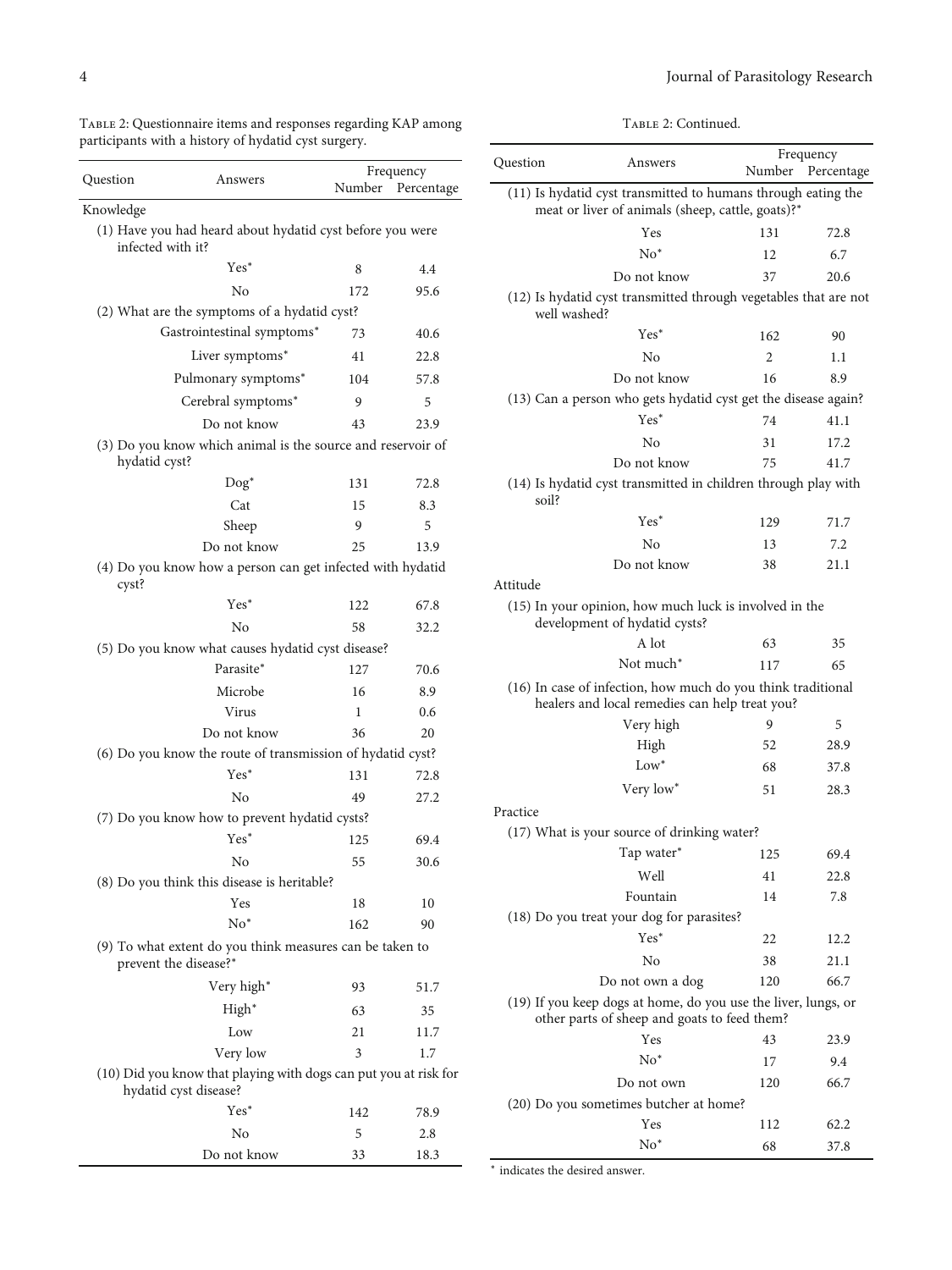| Model                   | Beta     | T        | P value | R     | $R^2$ |
|-------------------------|----------|----------|---------|-------|-------|
| Knowledge               |          |          |         |       |       |
| Age                     | $-0.49$  | $-3.240$ | 0.001   |       |       |
| Education (illiterate)  | 0.668    | 3.309    | 0.001   | 0.433 | 0.188 |
| Residence (urban)       | $-0.378$ | $-0.940$ | 0.349   |       |       |
| Marital status (single) | 0.686    | 1.321    | 0.188   |       |       |
| Attitude                |          |          |         |       |       |
| Age                     | 0.001    | 0.339    | 0.735   |       |       |
| Education (illiterate)  | 0.035    | 0.627    | 0.531   | 0.175 | 0.031 |
| Residence (urban)       | 0.261    | 2.318    | 0.022   |       |       |
| Marital status (single) | $-0.081$ | $-0.559$ | 0.577   |       |       |
| Practice (no dog)       |          |          |         |       |       |
| Age                     | $-0.004$ | $-1.030$ | 0.305   |       |       |
| Education (illiterate)  | 0.032    | 0.524    | 0.601   | 0.440 | 0.194 |
| Residence (urban)       | $-0.491$ | $-4.174$ | >0.001  |       |       |
| Marital status (single) | $-0.180$ | $-1.215$ | 0.227   |       |       |
| Practice (dog owner)    |          |          |         |       |       |
| Age                     | $-0.016$ | $-1.306$ | 0.197   |       |       |
| Education (illiterate)  | 0.070    | 0.459    | 0.648   | 0.342 | 0.117 |
| Residence (urban)       | $-0.303$ | $-0.971$ | 0.336   |       |       |
| Marital status (single) | 0.157    | 0.392    | 0.696   |       |       |

<span id="page-4-0"></span>Table 3: Linear regression analysis of factors associated with KAP among participants with a history of hydatid cyst surgery.

et al. [[15](#page-5-0)], regarding the knowledge, attitudes, and practices on the occurrence of CE in butchers and dog owners in both urban and rural areas of Rawalpindi/Islamabad regions, showed that only 4.1% of people have heard about the disease. In a study regarding KAP towards CE in China by Yin et al. [[16](#page-6-0)], the findings indicated that the KAP rate for all participants was 72.6%, 6.4%, 95.0%, and 75.8% for KAP, *K*, *A*, and *P*, respectively. The KAP rates were significantly different among different age and gender groups.

In a study in Ethiopia [[17\]](#page-6-0) on risk factors on public awareness, attitude, and practices of CE, only 4.29% of pastoralists responded that they were aware of the occurrence of the disease in human, but none of them were knowledgeable on its sources and transmission.

A cross-sectional survey by Ahmed et al. [\[18\]](#page-6-0), in three villages around the city of Tambool in Central Sudan, showed that 68.7% of the participants had never heard of the disease.

A study in Turkey [[19](#page-6-0)] on 151 farmers regarding KAP towards CE showed that the knowledge level of livestock farmers is very low (21.9%). A study by Ozlu et al. [\[20\]](#page-6-0) on 1,045 cattle farmers in Erzurum in Turkey showed that the increase in education status, size of the enterprise, and monthly income of cattle farmers were related to an increase in knowledge, attitude, and practices regarding zoonotic diseases. However, it was found that the positive knowledge and attitudes of the cattle farmers could not be transformed into positive practices evenly.

Singh et al. [\[21\]](#page-6-0) conducted a study to find out the knowledge, attitude, and practices of livestock farmers regarding zoonoses in India where the low level of education and being

Questions Frequency Percentage (1) Do you keep dogs in your area? Yes 60 33.3 No 120 66.7 (2) Do you own livestock? (cattle, cow, sheep) Yes 66 36.7 No 114 63.3 (3) Have you ever seen a hydatid cyst in an animal's liver, lungs, or abdomen? Yes 68 37.8 No 112 62.2 (4) Did your doctor or nurse give you information about hydatid cysts? Yes 166 92.2 No 14 7.8 (5) Has anyone in your family been infected with hydatid cyst?  $Yes$  5 2.8 No 175 97.2 (6) How severe or fatal do you think this disease is? Very high 93 51.7 High 63 35  $Low*$  21 11.7 Very low∗ 3 1.7 (7) What is your source of information about hydatid cysts? Internet and social media  $71$  39.4 Scientific articles and books 44 24.4 Healthcare professionals and doctors 165 91.7 None 12 6.7

Table 4: Additional questions regarding participants' perspective towards CE.

a cattle farmer were negatively associated with the farmer's knowledge on zoonotic diseases.

Our results are also in line with the findings of other questionnaire surveys conducted in Libya and Morocco [\[22,](#page-6-0) [23\]](#page-6-0), which found that the majority of respondents had limited to no information about the transmission of CE. Increasing knowledge and information regarding diseases is an essential step towards the management and prevention of the disease.

Among the noteworthy results of our study is that only 11.6% of dog owners demonstrated suitable practice towards CE. Studies from southern Iran regarding free-roaming and stray dogs reported a prevalence of 10.7% to 36.19% for E. granulosus infection in dogs [[24](#page-6-0), [25\]](#page-6-0). The close contact of people with dogs, combined with feeding offal, along with environmental contamination enhances the likelihood of transmission of this zoonotic tapeworm to humans, especially the children [[7,](#page-5-0) [26](#page-6-0), [27\]](#page-6-0).

In our study, 62.5% of the participants reported slaughtering and butchering at home. Abdulhameed et al. reported that around 50% of surgical cases of CE in Iraq performed home slaughtering and butchering [[14](#page-5-0)]. Many studies have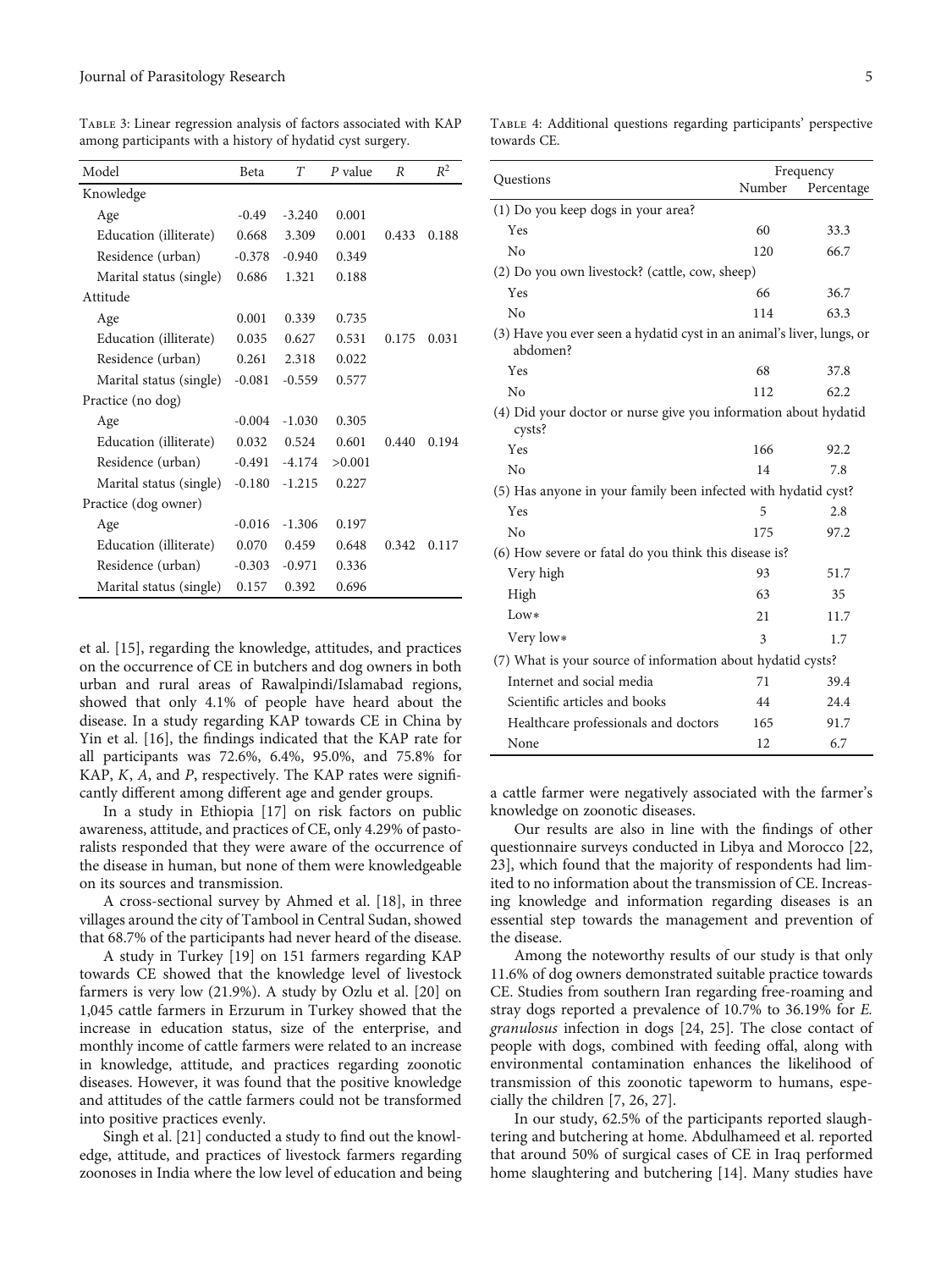<span id="page-5-0"></span>highlighted the effect of the common practice of slaughtering animals by householders in or near their homes on CE infection [\[28, 29](#page-6-0)]. It is obvious that under the supervision of a veterinarian, the slaughter of animals in a slaughterhouse reduces the ability to complete the life cycle of Echinococcus by ensuring proper disposal of infected offal [[30](#page-6-0)].

In partnership with the veterinary authorities, the health authorities in Iran and also in any CE-endemic areas need to establish and introduce educational programs on echinococcosis for farmers, pet owners, and the general population. These initiatives should include information on the need for deworming of dogs; better hygiene for food preparation; animal slaughter at home, including strict instructions on how to extract infected offal; how to disrupt the life cycle of Echinococcus and how to avoid its development; and practices to reduce the dog infection.

#### 5. Conclusion

Findings of the current study revealed that the CE patients in southern Iran had poor knowledge and attitude toward the disease, and their improper practice may help in maintaining the disease in the community. Successful education and awareness programs in the community for the prevention and control of CE can be of great benefit. Improving the degree of awareness of the community about CE is the groundwork for the prevention and management of the diseases which in turn improves the attitude of people in the community.

#### Data Availability

The nominal and ordinal data used to support the findings of this study are available from the corresponding author upon request.

#### Conflicts of Interest

The authors declare that they have no conflicts of interest.

### Authors' Contributions

BS and RS designed the study. ZH and RS were involved in data collection and data analysis. RS prepared the manuscript draft. BS edited and approved the draft. All authors read and approved the final version of the manuscript.

#### Acknowledgments

This study was the subject of the MD dissertation of Dr. Zahra Hosseini. The study was financially supported by the office of Vice-Chancellor for Research, Shiraz University of Medical Sciences (Grant No. 97-01-01-18960). Technical assistance of Sepehr Shahriarirad is acknowledged.

#### References

[1] D. Li, Q. Gao, J. Liu et al., "Knowledge, attitude, and practices (KAP) and risk factors analysis related to cystic echinococcosis among residents in Tibetan communities, Xiahe County, Gansu Province, China," Acta Tropica, vol. 147, pp. 17–22, 2015.

- [2] C. M. Coyle and T. Junghanss, "Cystic Echinococcosis," in Hunter's Tropical Medicine and Emerging Infectious Diseases, pp. 946–953, Elsevier, 2020.
- [3] P. Deplazes, L. Rinaldi, C. A. Alvarez Rojas et al., "Global distribution of alveolar and cystic echinococcosis," Advances in Parasitology, vol. 95, pp. 315–493, 2017.
- [4] M. Fasihi Harandi, C. M. Budke, and S. Rostami, "The monetary burden of cystic echinococcosis in Iran," PLoS Neglected Tropical Diseases, vol. 6, no. 11, article e1915, 2012.
- [5] R. Shahriarirad, A. Erfani, M. Eskandarisani, M. Rastegarian, H. Taghizadeh, and B. Sarkari, "Human cystic echinococcosis in southwest Iran: a 15-year retrospective epidemiological study of hospitalized cases," Tropical Medicine and Health, vol. 48, no. 1, 2020.
- [6] H. R. Khalkhali, M. Foroutan, S. Khademvatan et al., "Prevalence of cystic echinococcosis in Iran: a systematic review and meta-analysis," Journal of Helminthology, vol. 92, no. 3, pp. 260–268, 2018.
- [7] B. Sarkari, N. Arefkhah, F. Ghorbani et al., "Seroprevalence of cystic Echinococcosis and related risk factors for infection among children in a rural community in Fars Province, Southern Iran," Clinical Epidemiology and Global Health, vol. 8, no. 1, pp. 13–16, 2020.
- [8] R. Shahriarirad, A. Erfani, M. Eskandarisani, M. Rastegarian, and B. Sarkari, "Uncommon Locations of Cystic Echinococcosis: A Report of 46 Cases from Southern Iran," Surgery Research and Practice, vol. 2020, 6 pages, 2020.
- [9] B. Sarkari, T. Naraki, M. A. Ghatee, S. Abdolahi Khabisi, and M. H. Davami, "Visceral Leishmaniasis in southwestern Iran: a retrospective clinico-hematological analysis of 380 consecutive hospitalized cases (1999-2014)," PLoS One, vol. 11, no. 3, article e0150406, 2016.
- [10] M. A. Ghatei, G. R. Hatam, M. H. Hossini, and B. Sarkari, "Performance of latex agglutination test (KAtex) in diagnosis of visceral leishmaniasis in Iran," Iranian Journal of Immunology, vol. 6, no. 4, pp. 202–207, 2009.
- [11] K. Ajilore, I. Atakiti, and K. Onyenankeya, "College students' knowledge, attitudes and adherence to public service announcements on Ebola in Nigeria: suggestions for improving future Ebola prevention education programmes," Health Education Journal, vol. 76, no. 6, pp. 648–660, 2017.
- [12] N. Tachfouti, K. Slama, M. Berraho, and C. Nejjari, "The impact of knowledge and attitudes on adherence to tuberculosis treatment: a case-control study in a Moroccan region," Pan African Medical Journal, vol. 12, 2012.
- [13] D. M. Bell and World Health Organization Working Group on Prevention of International and Community Transmission of SARS, "Public health interventions and SARS spread, 2003," Emerging Infectious Diseases, vol. 10, no. 11, pp. 1900–1906, 2004.
- [14] M. F. Abdulhameed, I. D. Robertson, S. A. al-Azizz, and I. Habib, "Knowledge, attitudes, and practices of 50 patients with surgically treated cystic echinococcosis from Basrah Province, Iraq," Journal of Epidemiology and Global Health, vol. 8, no. 3-4, pp. 196–202, 2018.
- [15] A. Khan, K. Naz, H. Ahmed et al., "Knowledge, attitudes and practices related to cystic echinococcosis endemicity in Pakistan," Infectious Diseases of Poverty, vol. 7, no. 1, p. 4, 2018.